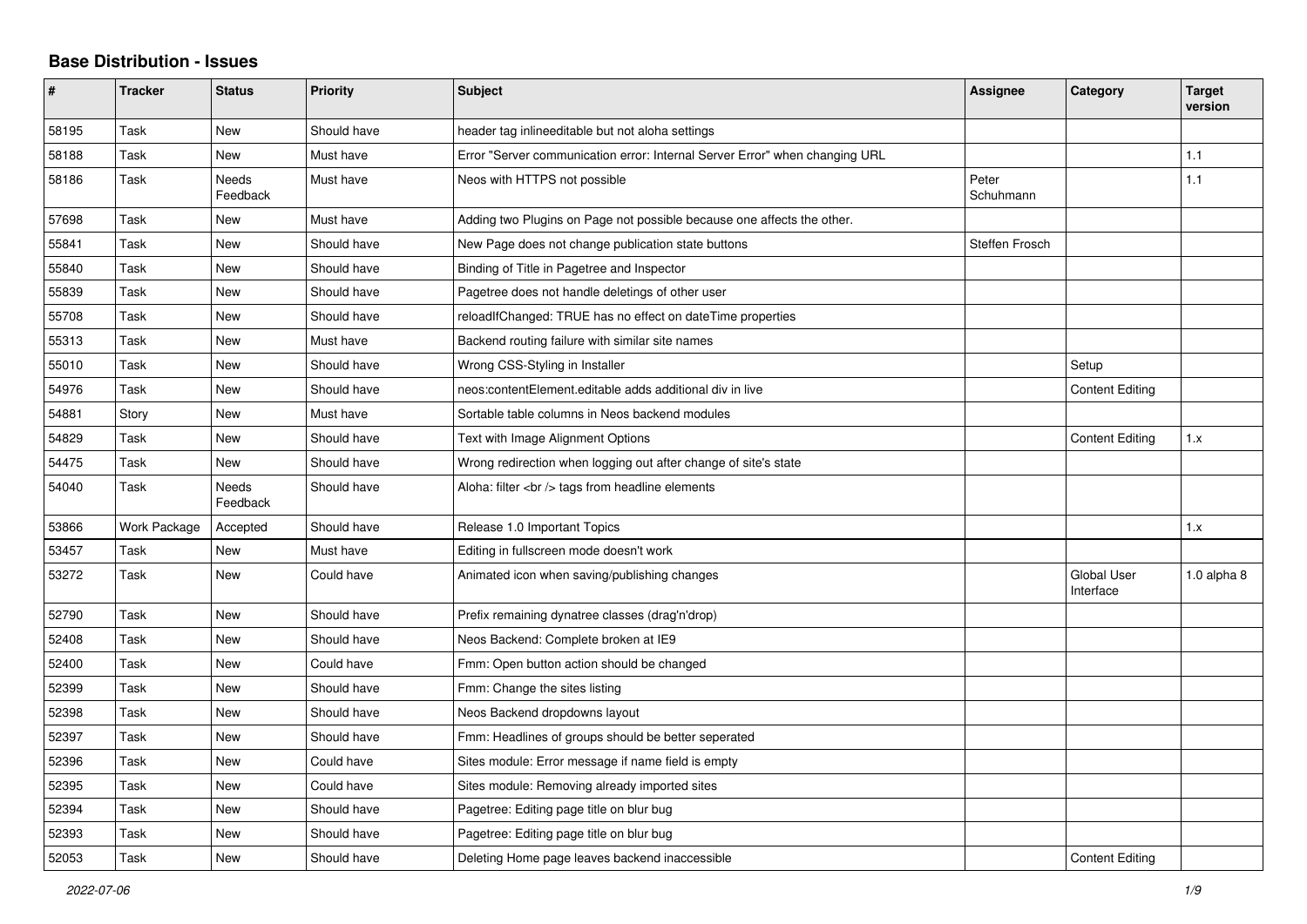| $\vert$ # | <b>Tracker</b> | <b>Status</b> | <b>Priority</b> | <b>Subject</b>                                                                          | Assignee                     | Category                        | <b>Target</b><br>version |
|-----------|----------------|---------------|-----------------|-----------------------------------------------------------------------------------------|------------------------------|---------------------------------|--------------------------|
| 52020     | Task           | Accepted      | Should have     | clean up Node Structure between TYPO3 Neos and TYPO3.Neos.NodeTypes                     | Sebastian<br>Kurfuerst       | <b>Content Repository</b>       | 1.0 beta 1               |
| 51927     | Task           | Accepted      | Must have       | Node type structure                                                                     |                              | Content Repository   1.0 beta 1 |                          |
| 51343     | Task           | <b>New</b>    | Should have     | Add reasonable test coverage for PluginImplementation                                   |                              |                                 |                          |
| 50385     | Task           | New           | Must have       | Folder node types                                                                       |                              |                                 | $1.0$ beta $1$           |
| 50191     | Story          | Accepted      | Should have     | As an integrator I want an extensible way of including JavaScript and CSS               | Christopher<br><b>Hlubek</b> |                                 | 1.0 beta 1               |
| 49958     | Task           | New           | Should have     | Clicking the page reloads the inspector even if the page is already selected            |                              |                                 | $1.0$ beta $1$           |
| 49957     | Task           | <b>New</b>    | Should have     | Selecting a parent element doesn't change the content breadcrumb                        |                              |                                 | 1.0 beta 1               |
| 49954     | Task           | <b>New</b>    | Must have       | If a user is logged out redirect to login screen after failed AJAX request              |                              |                                 | $1.0$ beta $1$           |
| 49952     | Task           | <b>New</b>    | Should have     | Folder node types                                                                       |                              |                                 | $1.0$ beta $1$           |
| 49951     | Task           | New           | Should have     | Node structure / layout                                                                 |                              |                                 | 1.0 beta 1               |
| 49943     | Work Package   | Accepted      | Should have     | Security                                                                                | Andreas<br>Förthner          |                                 | $1.0$ beta $1$           |
| 49595     | Task           | New           | Should have     | Neos setup does not check for required php-gd module                                    |                              |                                 |                          |
| 49385     | Work Package   | Accepted      | Must have       | Release Flow 2.0 stable                                                                 | Robert Lemke                 |                                 | $1.0$ beta $1$           |
| 49014     | Task           | <b>New</b>    | Should have     | Detect prototype copying leading to a loop                                              |                              |                                 | 1.0 beta 1               |
| 48526     | Task           | Accepted      | Should have     | evaluate use of graph databases as high-performance store                               | Sebastian<br>Kurfuerst       | <b>Content Repository</b>       |                          |
| 48525     | Work Package   | New           | Should have     | [WIP] TYPO3CR Scalability and consistence                                               |                              |                                 |                          |
| 48368     | Task           | Accepted      | Should have     | Behat tests for Page Tree                                                               | Markus<br>Goldbeck           |                                 |                          |
| 48367     | Work Package   | New           | Should have     | [WIP] End-To-End Testing of Neos with Behat                                             |                              |                                 | 1.0 beta 1               |
| 48358     | Task           | <b>New</b>    | Should have     | get rid of window.plupload, window.Chosen, window.AbstractChosen etc,<br>window.GENTICS | Sebastian<br>Kurfuerst       |                                 |                          |
| 48357     | Task           | <b>New</b>    | Should have     | get rid of window.Ember                                                                 | Sebastian<br>Kurfuerst       |                                 |                          |
| 48352     | Task           | <b>New</b>    | Should have     | Aloha loading does not always work reliably                                             |                              |                                 | $1.0$ beta $1$           |
| 48334     | Task           | <b>New</b>    | Should have     | (maybe) re-introduce "development mode indicator" in topToolbarTemplate                 |                              |                                 |                          |
| 48333     | Task           | <b>New</b>    | Should have     | Clean up Content/Application and Content/ContentModule                                  |                              |                                 | 1.0 beta 1               |
| 48329     | Task           | <b>New</b>    | Should have     | Remove leftover window.T3                                                               |                              |                                 | 1.0 beta 1               |
| 48328     | Task           | Accepted      | Should have     | Rename JavaScript to new structure                                                      | Aske Ertmann                 |                                 | 1.0 beta 1               |
| 48291     | Task           | Accepted      | Should have     | Redirect management for moved pages                                                     | <b>Tim Kandel</b>            | <b>Content Rendering</b>        | 1.0 beta 1               |
| 48278     | Task           | <b>New</b>    | Must have       | Add "Find" FlowQuery operation                                                          |                              | General / Project               | 1.0 beta 1               |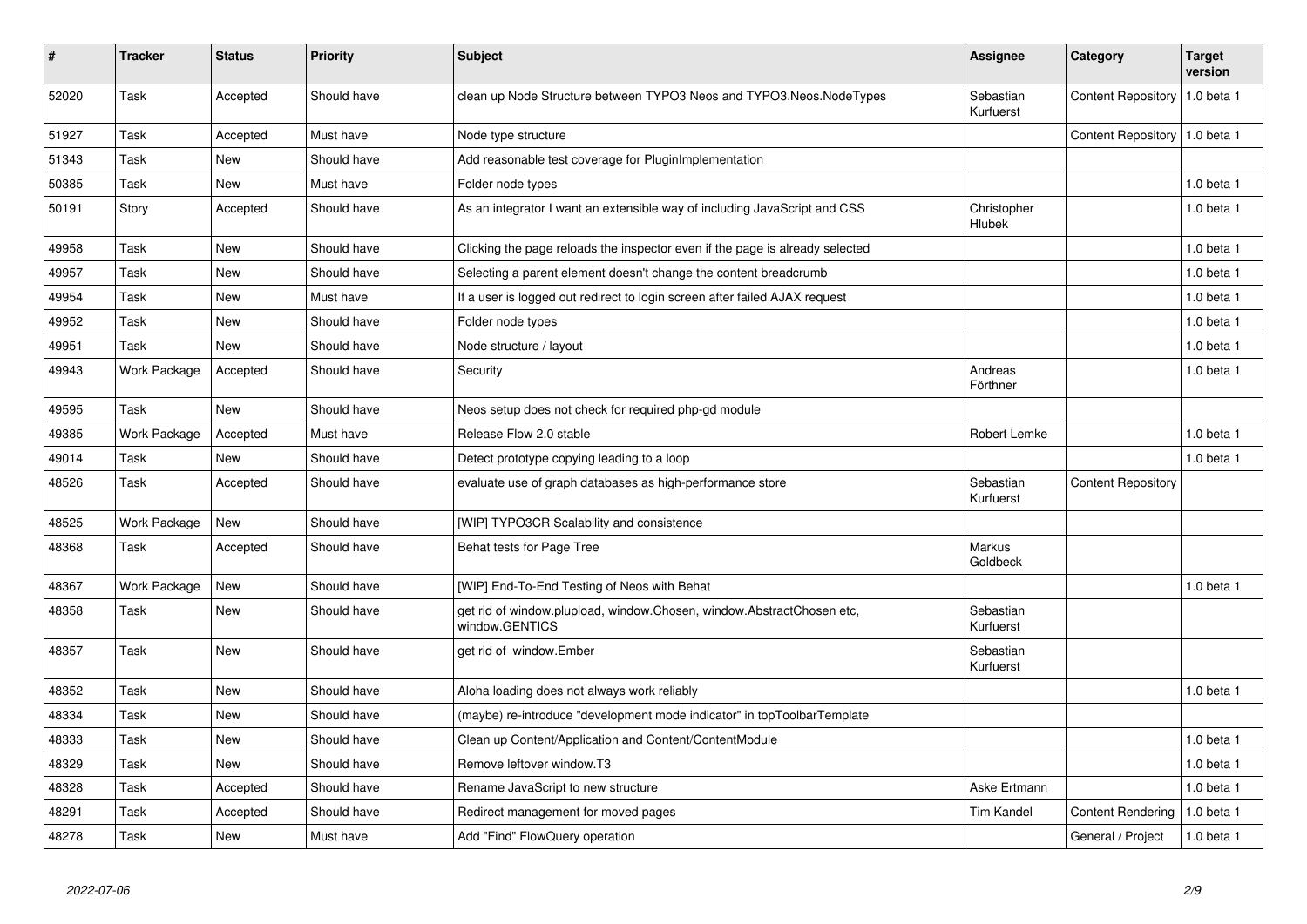| #     | <b>Tracker</b> | <b>Status</b> | <b>Priority</b> | <b>Subject</b>                                                  | <b>Assignee</b>        | Category                 | <b>Target</b><br>version |
|-------|----------------|---------------|-----------------|-----------------------------------------------------------------|------------------------|--------------------------|--------------------------|
| 48275 | Work Package   | New           | Should have     | TypoScript consistency                                          | Sebastian<br>Kurfuerst | General / Project        | 1.0 beta 1               |
| 48271 | Task           | New           | Should have     | General security                                                |                        |                          | 1.0 beta 1               |
| 48241 | Task           | New           | Should have     | Create sandboxed Jenkins testing environment                    | Robert Lemke           |                          |                          |
| 48239 | Task           | New           | Could have      | Backend interface color distinction                             |                        |                          | 1.1                      |
| 48238 | <b>Task</b>    | <b>New</b>    | Could have      | Alert user when logging out with unpublished nodes              |                        |                          | 1.0 beta 1               |
| 48143 | Task           | New           | Should have     | Include commands as search results.                             |                        |                          | $1.1$                    |
| 48142 | Task           | New           | Should have     | Search field/results                                            |                        |                          | 1.1                      |
| 48140 | Task           | New           | Should have     | Tips                                                            |                        |                          | $1.1$                    |
| 48080 | Task           | Accepted      | Should have     | Breadcrumb                                                      |                        |                          | $1.0$ beta $1$           |
| 48078 | Task           | Accepted      | Should have     | Fullscreen mode toggle                                          | Sebastian<br>Kurfuerst |                          | 1.0 beta 1               |
| 48077 | Task           | New           | Should have     | Language selection                                              | Rasmus<br>Skjoldan     |                          | 1.1                      |
| 48076 | Task           | Accepted      | Should have     | Wireframe mode toggle                                           | Rasmus<br>Skjoldan     |                          |                          |
| 48075 | <b>Task</b>    | Accepted      | Should have     | Context bar                                                     |                        |                          |                          |
| 48069 | Task           | New           | Should have     | Make node migration more user friendly                          | Christian Müller       |                          | 1.1                      |
| 47905 | Work Package   | New           | Should have     | Perfection the Party and Account Management Module              | Adrian Föder           | Administration           |                          |
| 47895 | Work Package   | New           | Could have      | Taxonomy solution                                               |                        |                          |                          |
| 47023 | Work Package   | Accepted      | Could have      | Global user interface                                           | Aske Ertmann           | Global User<br>Interface | 1.0 beta 1               |
| 46526 | Story          | New           | Should have     | Media/Scheme aware URL handler                                  |                        |                          |                          |
| 45758 | Story          | Accepted      | Should have     | Provide a way to control escaping of content through TypoScript | Sebastian<br>Kurfuerst | <b>Content Rendering</b> | 1.0 beta 1               |
| 45584 | Work Package   | New           | Should have     | Access Control for TYPO3CR Nodes (Concept)                      |                        |                          | 1.1                      |
| 45540 | Work Package   | New           | Should have     | [EPIC] Search                                                   |                        |                          | 1.1                      |
| 45539 | Work Package   | <b>New</b>    | Should have     | [EPIC] Mangement view                                           |                        |                          | 1.1                      |
| 45501 | Task           | New           | Should have     | Image Metadata in ContentEditing should be cached               |                        |                          |                          |
| 45455 | Epic           | New           | Could have      | Different tree types (nodes)                                    |                        |                          | 1.1                      |
| 45453 | Task           | New           | Must have       | Concept of launcher/search/dashboard/module tabs                |                        | General / Project        | $1.1$                    |
| 45410 | Work Package   | New           | Should have     | [WIP] TypoScript Debugger (Community)                           |                        |                          |                          |
| 45408 | Work Package   | Accepted      | Should have     | Frontend / Page Cache                                           | Robert Lemke           | General / Project        | 1.0 beta 1               |
| 45400 | Work Package   | New           | Should have     | [WIP] Developer Toolbar (Community)                             |                        |                          |                          |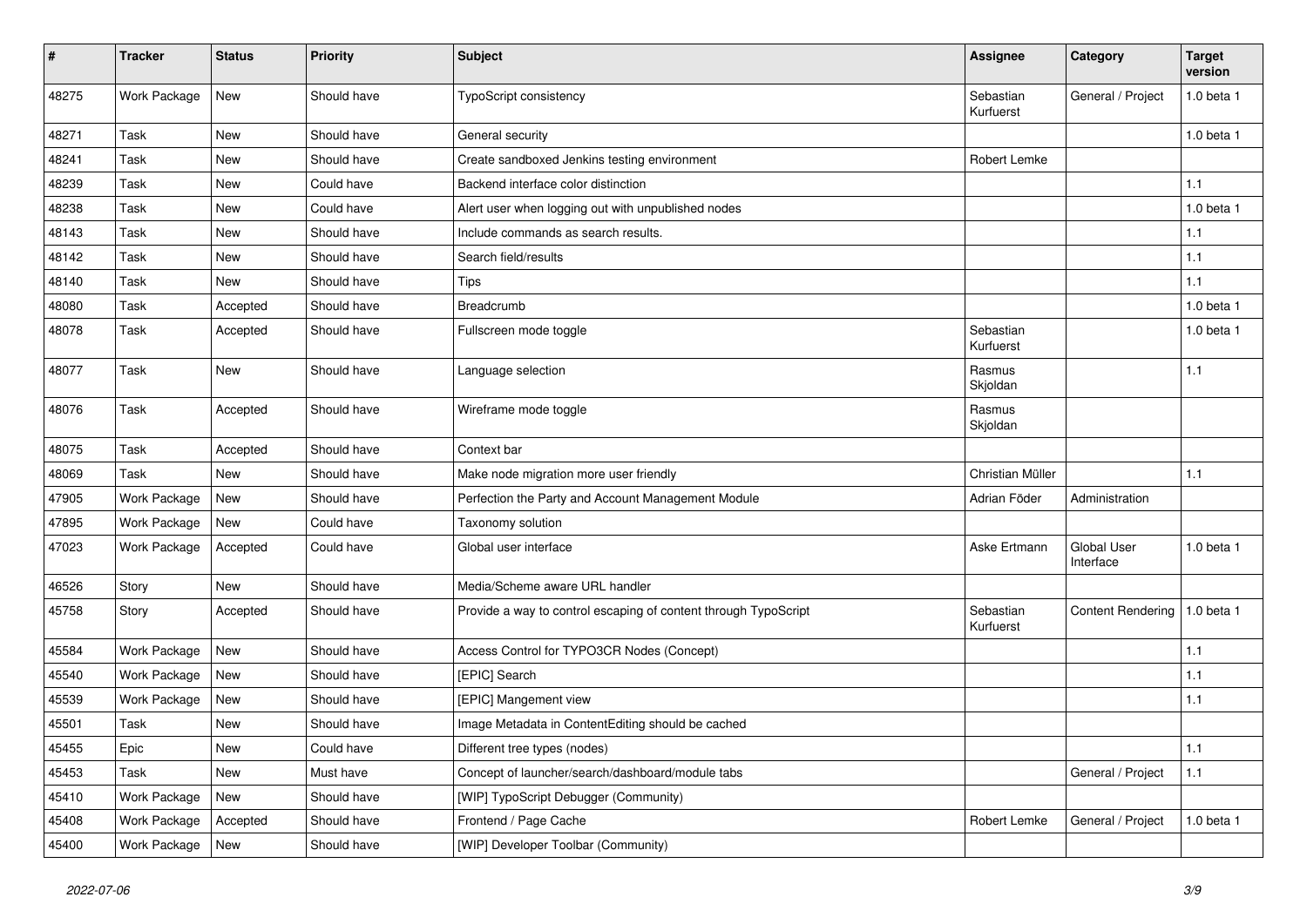| ∦     | <b>Tracker</b> | <b>Status</b> | <b>Priority</b> | <b>Subject</b>                                                                                            | <b>Assignee</b>        | Category                        | <b>Target</b><br>version   |
|-------|----------------|---------------|-----------------|-----------------------------------------------------------------------------------------------------------|------------------------|---------------------------------|----------------------------|
| 45310 | Story          | <b>New</b>    | Should have     | Implement enhanced @position syntax known from TypoScript also in the property panel<br>inspector editors |                        | <b>Content Editing</b>          | 1.0 beta 1                 |
| 45217 | Work Package   | <b>New</b>    | Should have     | [WIP][Assignee missing] External & internal link support                                                  |                        |                                 | 1.0 beta 1                 |
| 45099 | Story          | <b>New</b>    | Should have     | As a user I want the Ui to handle an expired session correctly                                            |                        |                                 | 1.0 beta 1                 |
| 45049 | Task           | New           | Should have     | Remove dependency on midgardNotifications                                                                 |                        |                                 |                            |
| 45038 | Task           | <b>New</b>    | Could have      | [DEMOSITE] Design that doesnt blend in as well                                                            |                        | General / Project               |                            |
| 45037 | Task           | New           | Should have     | [DEMOSITE] Link to be from frontpage                                                                      |                        | General / Project               | 1.0 beta 1                 |
| 45035 | Task           | New           | Could have      | 'First visit' guide                                                                                       |                        | <b>Global User</b><br>Interface |                            |
| 45025 | Work Package   | <b>New</b>    | Should have     | [WIP] Create minimal publishing workflow                                                                  | Robert Lemke           |                                 |                            |
| 45023 | Work Package   | Accepted      | Should have     | Make complex, interactive custom content types possible                                                   |                        | <b>Content Editing</b>          | 1.0 beta 1                 |
| 45021 | Work Package   | <b>New</b>    | Should have     | [WIP] [ASSIGNEE MISSING] Cross Browser Compatibility                                                      |                        | <b>Content Editing</b>          | 1.0 beta 1                 |
| 45019 | Work Package   | <b>New</b>    | Should have     | [WIP] Real-World Error Reporting                                                                          |                        |                                 |                            |
| 45011 | Story          | <b>New</b>    | Could have      | Make user settings changeable in the Neos backend                                                         |                        |                                 |                            |
| 45009 | Work Package   | New           | Should have     | [EPIC] mobile phone version of content editing                                                            |                        |                                 |                            |
| 45004 | Work Package   | Accepted      | Must have       | Write TYPO3 Neos Integrator Guide                                                                         | Karsten<br>Dambekalns  | Documentation                   | 1.0 beta 1                 |
| 45003 | Work Package   | Accepted      | Should have     | Media Browser                                                                                             | Christian Müller       | <b>Content Editing</b>          | 1.0 beta 1                 |
| 44989 | Task           | <b>New</b>    | Could have      | Make Section/ContentCollection subclassable                                                               |                        | <b>Content Editing</b>          | 1.1                        |
| 44981 | Story          | <b>New</b>    | Should have     | Rename Node Types to final names                                                                          |                        | <b>Content Repository</b>       | Sprint<br>February<br>2013 |
| 44980 | Story          | <b>New</b>    | Should have     | Show activity stream of changed content in Launch Bar                                                     |                        |                                 | 1.1                        |
| 44979 | Story          | New           | Should have     | Implement Frontend user / group concept                                                                   |                        |                                 | 1.1                        |
| 44978 | Story          | <b>New</b>    | Should have     | Multi-Device Content                                                                                      |                        |                                 | 1.1                        |
| 44977 | Story          | New           | Must have       | TYPO3 Flow (Backend) speed optimization                                                                   |                        |                                 | 1.0 beta 1                 |
| 44975 | Story          | Accepted      | Must have       | Implement module listing for Launch Bar, and fix search                                                   | Christopher<br>Hlubek  | <b>Content Editing</b>          | 1.0 beta 1                 |
| 44971 | Work Package   | Accepted      | Should have     | <b>TYPO3 Neos API Definition</b>                                                                          | Sebastian<br>Kurfuerst | Documentation                   | 1.0 beta 1                 |
| 44970 | Story          | New           | Must have       | Define Neos 1.0 API                                                                                       | Robert Lemke           | Documentation                   | $1.0$ beta $1$             |
| 44969 | Story          | New           | Should have     | Document Two-Tree Localization Approach                                                                   |                        | Documentation                   | 1.0 beta 1                 |
| 44957 | Story          | New           | Should have     | Reliable clipboard and content element handles                                                            |                        |                                 | Sprint<br>February<br>2013 |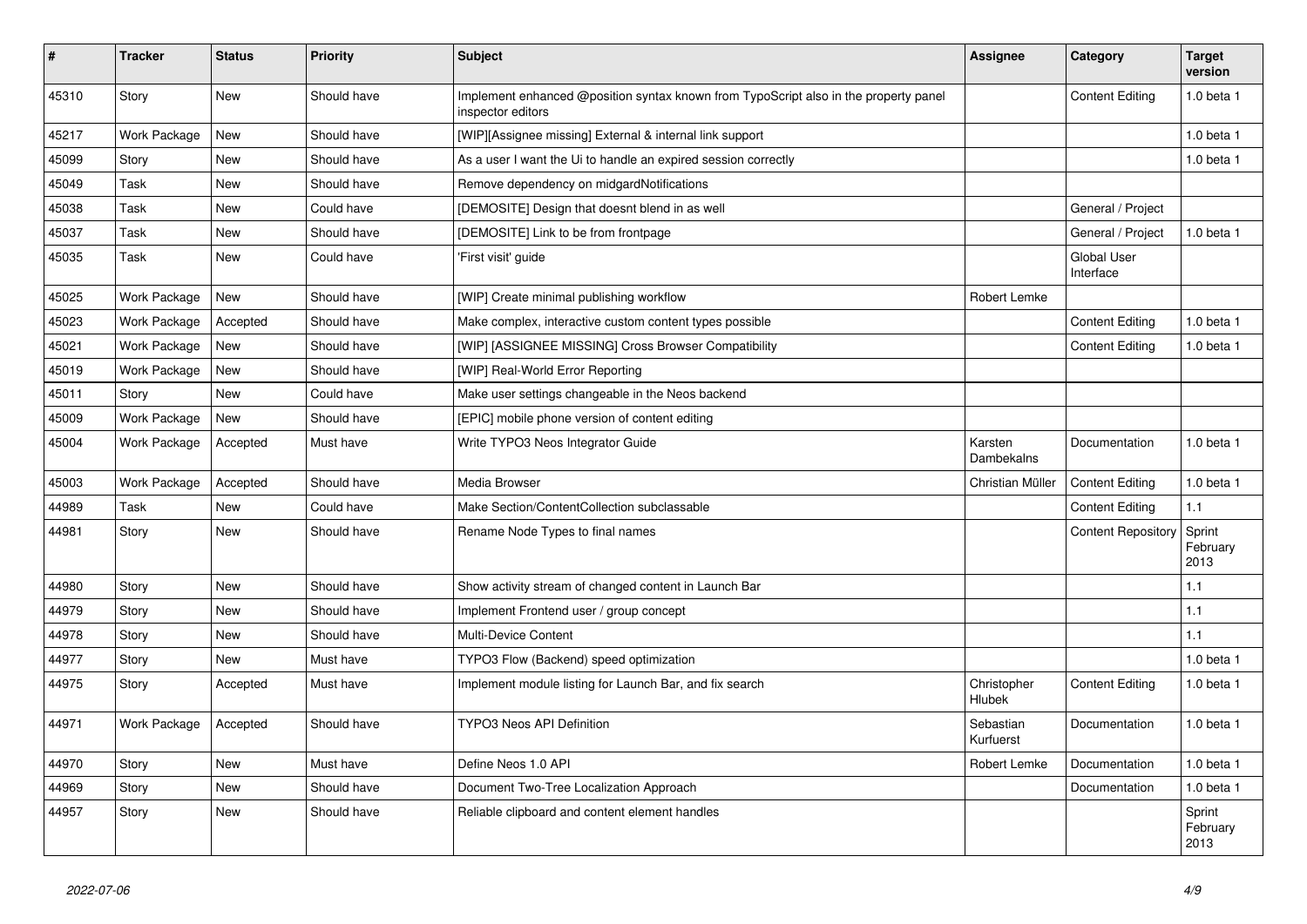| #     | <b>Tracker</b> | <b>Status</b>     | <b>Priority</b> | Subject                                                                                                                      | Assignee               | Category                 | <b>Target</b><br>version   |
|-------|----------------|-------------------|-----------------|------------------------------------------------------------------------------------------------------------------------------|------------------------|--------------------------|----------------------------|
| 44932 | Story          | Needs<br>Feedback | Should have     | Update TYPO3CR Node Type Names according to concept                                                                          |                        |                          | Sprint<br>February<br>2013 |
| 44930 | Task           | Accepted          | Must have       | Check if parts marked as widget need HTML markup changes                                                                     | <b>Patrick Broens</b>  |                          | Sprint<br>February<br>2013 |
| 44929 | Task           | Accepted          | Must have       | Define roles for widgets                                                                                                     | <b>Patrick Broens</b>  |                          | Sprint<br>February<br>2013 |
| 44927 | Task           | Accepted          | Must have       | Define roles for document structure                                                                                          | <b>Patrick Broens</b>  |                          | Sprint<br>February<br>2013 |
| 44926 | Task           | Accepted          | Must have       | Define roles for navigational landmarks                                                                                      | <b>Patrick Broens</b>  |                          | Sprint<br>February<br>2013 |
| 44925 | Task           | <b>New</b>        | Should have     | Change the styling of Blog Posts with Expose to match the current styling                                                    | <b>Marc Neuhaus</b>    |                          | Sprint<br>February<br>2013 |
| 44924 | Task           | Accepted          | Should have     | Change the Post List view to use Expose                                                                                      | <b>Marc Neuhaus</b>    |                          | Sprint<br>February<br>2013 |
| 44923 | Story          | New               | Should have     | Multi-Lingual User Interface                                                                                                 |                        |                          | 1.1                        |
| 44921 | Story          | Accepted          | Should have     | Decide TypoScript and TYPO3CR Naming                                                                                         | Sebastian<br>Kurfuerst | <b>Content Rendering</b> | Sprint<br>February<br>2013 |
| 44919 | Story          | Accepted          | Should have     | Use Expose for listing BlogPost-Nodes in Frontend                                                                            | Marc Neuhaus           | <b>Content Rendering</b> | Sprint<br>February<br>2013 |
| 44916 | Story          | <b>New</b>        | Should have     | Explore: Usage of Touch Screens for Neos                                                                                     | Patrick Broens         | Content<br>Management    | Sprint<br>February<br>2013 |
| 44913 | Story          | On Hold           | Should have     | RESTful NodeController for easy comment creation                                                                             |                        | Content<br>Management    |                            |
| 44912 | Story          | Accepted          | Must have       | Exploration: Accessible Neos Content Editing Module                                                                          | <b>Patrick Broens</b>  | <b>Content Editing</b>   | Sprint<br>February<br>2013 |
| 42672 | Story          | <b>New</b>        | Should have     | As everybody, I want no JavaScript loading issues (Bugfix story)                                                             |                        |                          |                            |
| 42248 | Task           | <b>New</b>        | Must have       | Move backend includes (JS and CSS) back to Neos package                                                                      |                        |                          |                            |
| 42246 | Task           | New               | Must have       | Use same DOM hierarchy for logged in backend user and public and do not render content<br>editing classes in public frontend |                        |                          |                            |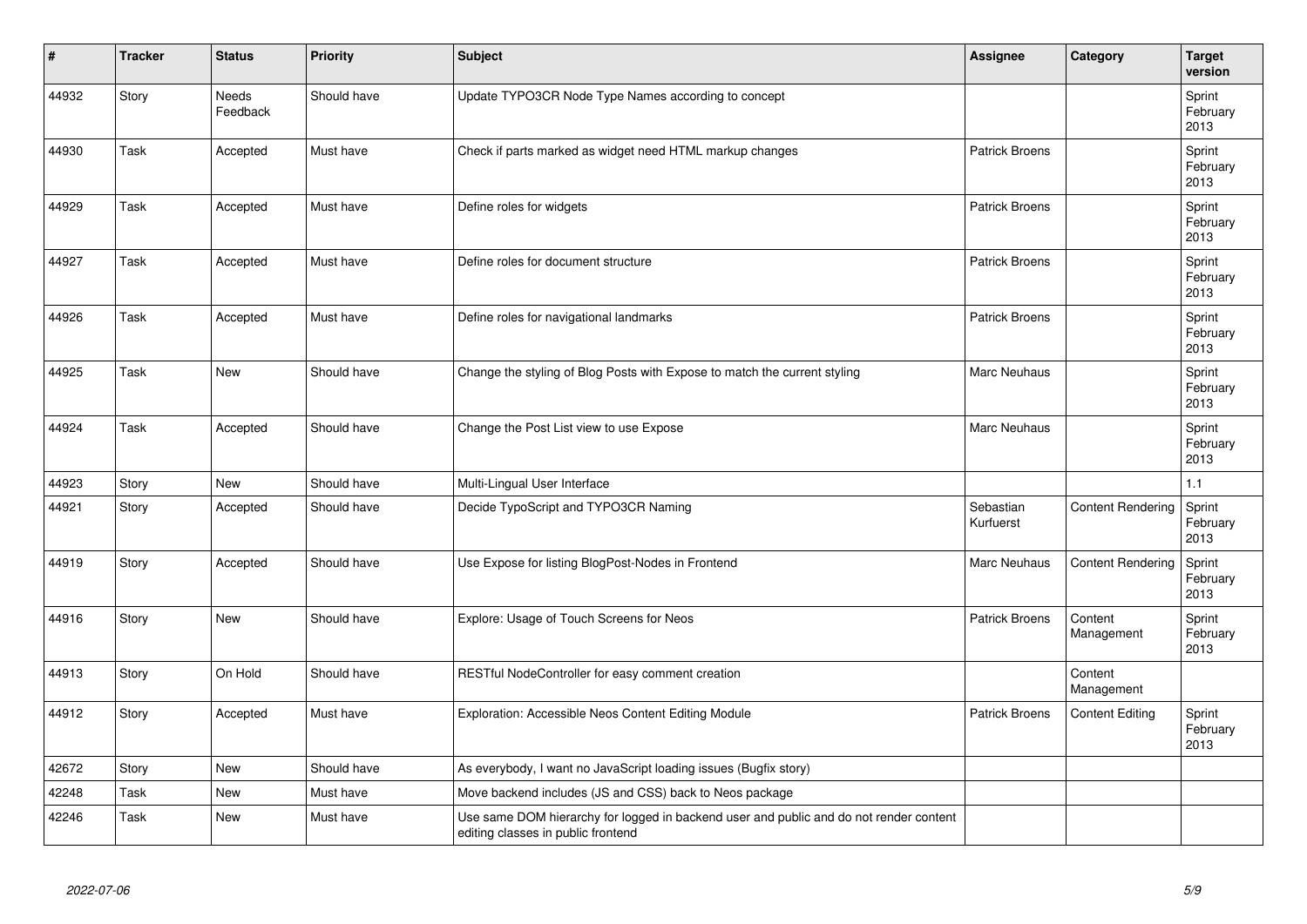| #     | <b>Tracker</b> | <b>Status</b>            | <b>Priority</b> | <b>Subject</b>                                                                                                                                                       | <b>Assignee</b>              | Category                 | <b>Target</b><br>version   |
|-------|----------------|--------------------------|-----------------|----------------------------------------------------------------------------------------------------------------------------------------------------------------------|------------------------------|--------------------------|----------------------------|
| 42220 | Task           | <b>New</b>               | Should have     | "Uncaught ReferenceError: nextAnimation is not defined" javascript error on load (demo<br>package)                                                                   |                              |                          |                            |
| 42216 | Task           | <b>New</b>               | Should have     | Show at least some recognizable content of a node in the inspector panel. Now the header<br>property is used which only works for headlines                          |                              |                          |                            |
| 42206 | Task           | New                      | Should have     | When a content element is hidden based on hiddenBeforeDateTime / hiddenAfterDateTime<br>the hidden CSS should also be applied (so the element should be transparent) |                              |                          |                            |
| 42038 | Task           | New                      | Must have       | Automatic save is not always in sync with content, content could be lost                                                                                             |                              |                          |                            |
| 41973 | Task           | Accepted                 | Should have     | Align button bars for editables on top of the editable border to prevent overlay issues with<br>the content                                                          | Sebastian<br>Kurfuerst       |                          |                            |
| 41931 | Task           | New                      | Should have     | TODO: add the page properties in a more clever way, and only when being in backend                                                                                   |                              | <b>Content Rendering</b> |                            |
| 41892 | Task           | <b>New</b>               | Should have     | Set up an environment for the demo site plus the domain name: neos.demo.typo3.org                                                                                    | Ben van 't Ende              |                          |                            |
| 41878 | Task           | <b>New</b>               | Should have     | extract package management to own package                                                                                                                            |                              |                          |                            |
| 41877 | Task           | New                      | Should have     | Explore: Find a way to include Neos / Flow news via RSS                                                                                                              |                              |                          |                            |
| 41876 | Task           | <b>New</b>               | Should have     | Make Neos UI work with Zurb Foundation (for example)                                                                                                                 |                              |                          |                            |
| 41872 | Task           | New                      | Should have     | Detect if symlinks can be created                                                                                                                                    |                              |                          |                            |
| 41861 | Story          | <b>New</b>               | Should have     | As any user I want a better usability of the backend UI                                                                                                              |                              |                          |                            |
| 41859 | Task           | Accepted                 | Should have     | Create a standard library for common string, array and date functions in EEL                                                                                         | Christopher<br><b>Hlubek</b> |                          |                            |
| 41858 | Story          | <b>New</b>               | Should have     | As an integrator I want a complete feature set in TypoScript and EEL                                                                                                 |                              |                          |                            |
| 41856 | Task           | <b>New</b>               | Should have     | Require the needed graphic modules for the site import and show a warning if the modules<br>are not found                                                            |                              |                          |                            |
| 41855 | Task           | <b>New</b>               | Should have     | Optimize the usability of the site creation wizard                                                                                                                   | <b>Berit Hlubek</b>          |                          |                            |
| 41853 | Story          | New                      | Should have     | As an integrator I want an optimized setup                                                                                                                           |                              |                          |                            |
| 41852 | Task           | <b>New</b>               | Should have     | Add default content styles inside the content elements package.                                                                                                      | <b>Berit Hlubek</b>          |                          |                            |
| 41850 | Story          | <b>New</b>               | Should have     | As an integrator I would like to include default content styles from Neos                                                                                            |                              |                          |                            |
| 41845 | Task           | <b>Needs</b><br>Feedback | Should have     | write chapter on Testing in flow.typo3.org guide (Christian Peters takes over this task)                                                                             | Martin Muzatko               |                          |                            |
| 41838 | Task           | Accepted                 | Should have     | document and update conventions for composer name and package keys                                                                                                   | Christian Jul<br>Jensen      |                          |                            |
| 41821 | Task           | <b>New</b>               | Should have     | discuss how documentation can be improved                                                                                                                            | <b>Berit Hlubek</b>          |                          |                            |
| 41805 | Task           | Accepted                 | Should have     | adjust release process to Composer / create Neos release using release plugin etc                                                                                    | Karsten<br>Dambekalns        |                          | Sprint<br>February<br>2013 |
| 41787 | Task           | New                      | Should have     | change git repositories on git.typo3.org (FLOW3 -> Flow; Neos Name)                                                                                                  |                              |                          |                            |
| 41781 | Task           | Accepted                 | Should have     | set up integration.flow.typo3.org                                                                                                                                    | Karsten<br>Dambekalns        |                          | Sprint<br>February<br>2013 |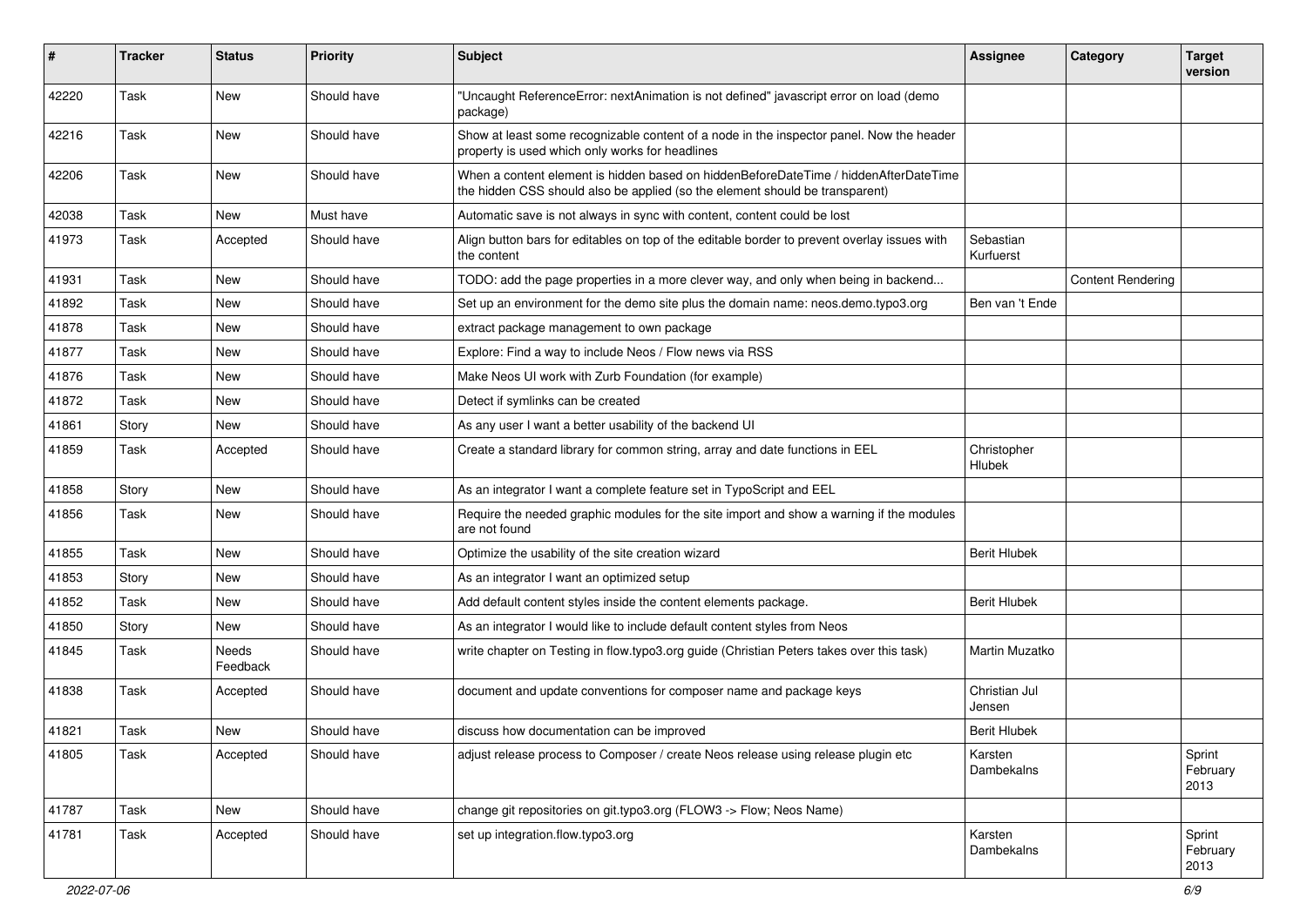| $\sharp$ | <b>Tracker</b> | <b>Status</b>            | <b>Priority</b> | Subject                                                                                                                | <b>Assignee</b>        | Category      | <b>Target</b><br>version   |
|----------|----------------|--------------------------|-----------------|------------------------------------------------------------------------------------------------------------------------|------------------------|---------------|----------------------------|
| 41702    | Story          | <b>New</b>               | Should have     | As an integrator I want to configure read / write access to pages / sections                                           |                        |               |                            |
| 41701    | Story          | New                      | Should have     | As a content editor I want to have localization support ('single tree concept')                                        |                        |               | 1.1                        |
| 41700    | Story          | <b>New</b>               | Should have     | As a developer I want to have a reasonable test coverage for JavaScript                                                |                        |               |                            |
| 41687    | Task           | New                      | Should have     | ask community to convert Sebastians "Technical Overview to Neos" to documentation in<br>ReST                           |                        |               |                            |
| 41686    | Task           | New                      | Should have     | ask community to convert Christians "Developing TYPO3 Neos Website" to tutorial in ReST                                |                        |               |                            |
| 41682    | Task           | Accepted                 | Should have     | create a package for flow typo3.org website listing only typo3-flow-* composer packages<br>("mini-TER")                | Marc Neuhaus           |               |                            |
| 41680    | Task           | New                      | Should have     | push all packages to packagist, with post-change hook                                                                  |                        |               |                            |
| 41679    | Story          | New                      | Should have     | As developer, I want to use packagist org for all packages                                                             |                        |               |                            |
| 41674    | Task           | <b>New</b>               | Should have     | add guide "profile and debug Flow applications" -> maybe ask othres to write that                                      |                        |               |                            |
| 41673    | Task           | New                      | Should have     | add guide "tuning Flow Performance"                                                                                    |                        |               |                            |
| 41672    | Story          | New                      | Should have     | as developer, I want to make sure that CSS is cleanly encapsulated (i.e. site CSS does not<br>change the UI css)       |                        |               |                            |
| 41671    | Story          | New                      | Should have     | as developer, I want to make sure that jquery and ember is cleanly encapsulated and does<br>not interfere with site JS |                        |               |                            |
| 41670    | Story          | New                      | Should have     | as anybody, I want an updated flow and neos website                                                                    |                        |               |                            |
| 41669    | Story          | New                      | Should have     | As team member, I want updated deployment working                                                                      |                        |               | Sprint<br>February<br>2013 |
| 41592    | Story          | New                      | Could have      | As a backend user I want to have sensible error handling                                                               |                        |               |                            |
| 41586    | Story          | Accepted                 | Could have      | write Neos Integrator Guide                                                                                            | Sebastian<br>Kurfuerst | Documentation | 1.0 beta 1                 |
| 41359    | Task           | <b>Needs</b><br>Feedback | Should have     | close popovers when clicking anywhere else                                                                             | Sebastian<br>Kurfuerst |               |                            |
| 41355    | Task           | New                      | Should have     | activate link-clicking inside texts in preview mode                                                                    | Sebastian<br>Kurfuerst |               |                            |
| 41186    | Story          | <b>New</b>               | Could have      | as a user, I want a clean listing of nodes inside management view                                                      |                        |               | 1.1                        |
| 41172    | Task           | New                      | Could have      | Show button bar on hover with slight delay                                                                             |                        |               |                            |
| 41152    | Story          | New                      | Could have      | As a content editor, I want to use a page tree which fits into the overall UI                                          |                        |               |                            |
| 41140    | Task           | New                      | Could have      | Let client redirect to login page if inactivity timeout was reached.                                                   |                        |               |                            |
| 41116    | Task           | New                      | Could have      | textareas in edit form should be made bigger                                                                           |                        |               | $1.1$                      |
| 41114    | Story          | New                      | Should have     | As a user, I want to insert inline JavaScript in the HTML content elements                                             |                        |               |                            |
| 41112    | Task           | New                      | Should have     | use better Content-Type previews                                                                                       | Sebastian<br>Kurfuerst |               | $1.1$                      |
| 41108    | Task           | New                      | Should have     | test / update demo/integration server                                                                                  |                        |               |                            |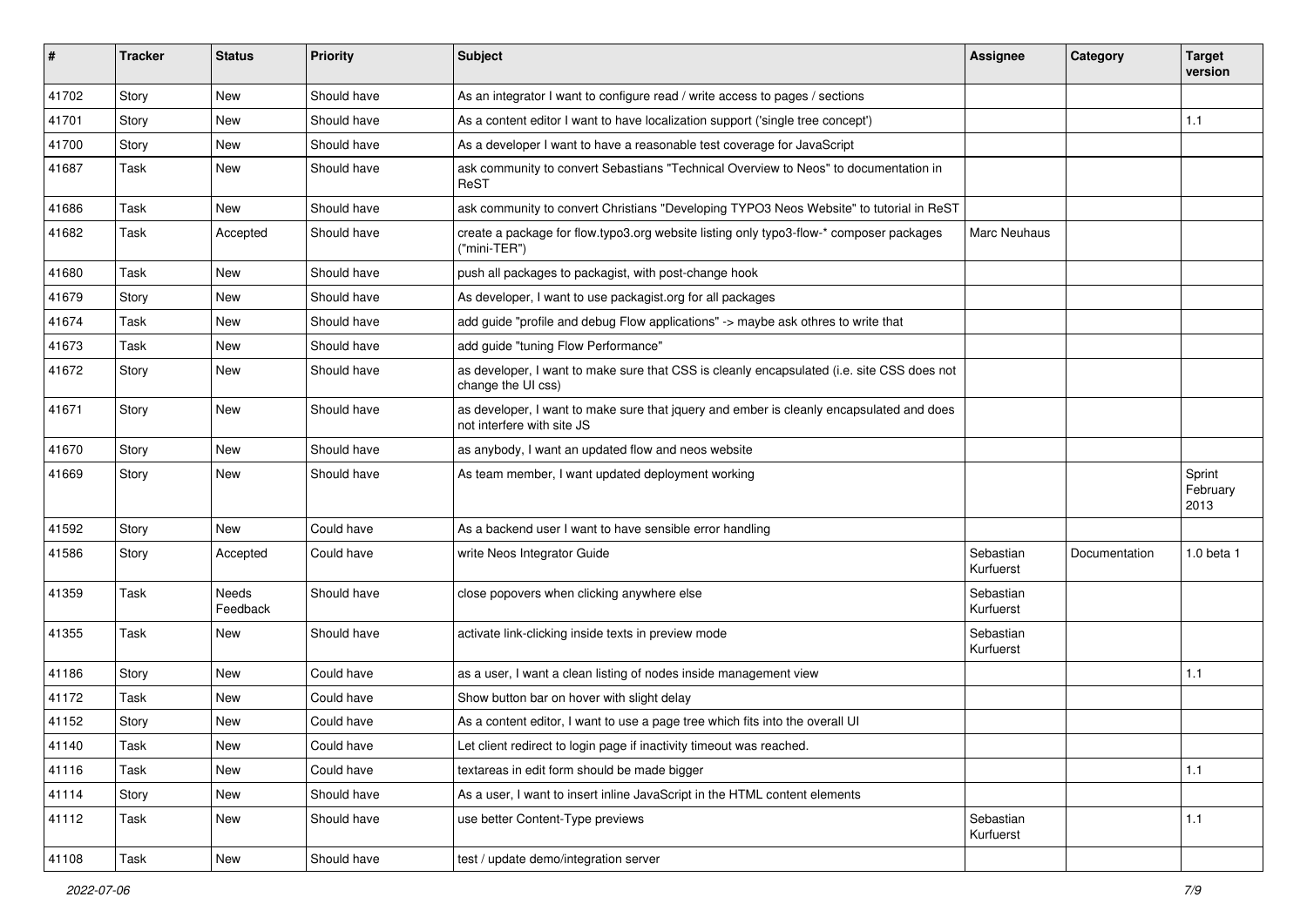| #     | <b>Tracker</b> | <b>Status</b> | <b>Priority</b> | <b>Subject</b>                                                                                            | Assignee         | Category                 | <b>Target</b><br>version |
|-------|----------------|---------------|-----------------|-----------------------------------------------------------------------------------------------------------|------------------|--------------------------|--------------------------|
| 41107 | Story          | <b>New</b>    | Should have     | As a user, I want a working demo site                                                                     |                  |                          |                          |
| 41103 | Story          | New           | Should have     | As everybody, I want the new product name to be used inside Phoenix                                       |                  |                          |                          |
| 41101 | Story          | <b>New</b>    | Could have      | As user, I want a well-working content editing (Bugfix Story)                                             |                  |                          |                          |
| 41100 | Task           | Accepted      | Could have      | Create one-page reference about all available TypoScript objects (nice to have)                           | Christian Müller |                          | 1.0 beta 1               |
| 41099 | Story          | New           | Should have     | As site integrator, I want a API reference for TypoScript objects                                         |                  |                          |                          |
| 41098 | Story          | New           | Should have     | As a developer, I want a clean TypoScript package                                                         |                  |                          |                          |
| 41087 | Task           | <b>New</b>    | Could have      | paste in section pastes AFTER section instead of at first element.                                        |                  |                          |                          |
| 41085 | Story          | <b>New</b>    | Should have     | As an integrator, I want to use the HTML5 "header" element for indicating titles in text                  |                  |                          |                          |
| 40993 | Task           | Accepted      | Could have      | Test whether drag / drop of image onto thumbnail works                                                    |                  |                          |                          |
| 40896 | Task           | New           | Should have     | Fix layout in "create account" setup step                                                                 |                  | Setup                    | Sprint 10<br>(1.0 TP1)   |
| 40764 | Task           | <b>New</b>    | Could have      | Check if we can remove the inject method in the<br>\TYPO3\TYPO3\ViewHelpers\ContentElement\* ViewHelpers  |                  |                          |                          |
| 40725 | Task           | <b>New</b>    | Could have      | display a message in login form if no account exists with a linl to the setup.                            |                  |                          |                          |
| 40717 | Story          | Postponed     | Should have     | Add Launch Bar to other modules (Management, )                                                            |                  |                          |                          |
| 40715 | Task           | Accepted      | Should have     | global overlays should have the same color / transparency                                                 | Martin Muzatko   |                          |                          |
| 40618 | Story          | New           | Should have     | [DISCUSS] As a user, I want to return to the last-used submodule when changing between<br>main modules    |                  |                          |                          |
| 40473 | Epic           | <b>New</b>    | Should have     | Bootstrap based login screen                                                                              |                  |                          |                          |
| 40469 | Story          | <b>New</b>    | Could have      | (low prio) As a user I want to get redirected to setup tool if install is incomplete                      |                  | Setup                    |                          |
| 40336 | Story          | <b>New</b>    | Could have      | As a Site Integrator I want to see a list of rendering issues                                             |                  | <b>Content Rendering</b> | 1.0 beta 1               |
| 40335 | Story          | <b>New</b>    | Should have     | As an Administrator, I want to run FLOW3 CLI commands in the Launch Bar                                   |                  |                          |                          |
| 40334 | Epic           | <b>New</b>    | Should have     | <b>EPIC: Module Overview Pages</b>                                                                        |                  |                          |                          |
| 40332 | Epic           | <b>New</b>    | Should have     | EPIC: Management view content editing                                                                     |                  |                          |                          |
| 40331 | Story          | <b>New</b>    | Should have     | As a Content Manager, I want to create multiple pages at once                                             |                  |                          |                          |
| 40329 | Story          | Postponed     | Should have     | As a content manager, I want to list and edit my Content and Domain Objects inside the<br>Management view |                  |                          | Sprint 10<br>(1.0 TP1)   |
| 40328 | Story          | <b>New</b>    | Should have     | As an administrator I can export selected parts of an existing site to a new site package                 |                  |                          |                          |
| 40326 | Story          | New           | Should have     | As an administrator I can create a new site package using an existing site as template                    |                  |                          |                          |
| 40324 | Story          | <b>New</b>    | Should have     | As a site integrator I can change the title, description & version of an imported site                    |                  |                          |                          |
| 40323 | Story          | <b>New</b>    | Should have     | As an site integrator I can remove an inactive imported site                                              |                  |                          |                          |
| 40322 | Story          | <b>New</b>    | Should have     | As a site integrator I can disable and enable imported sites                                              |                  |                          |                          |
| 40320 | Epic           | New           | Should have     | EPIC: User Interface style and implementation guide                                                       |                  |                          |                          |